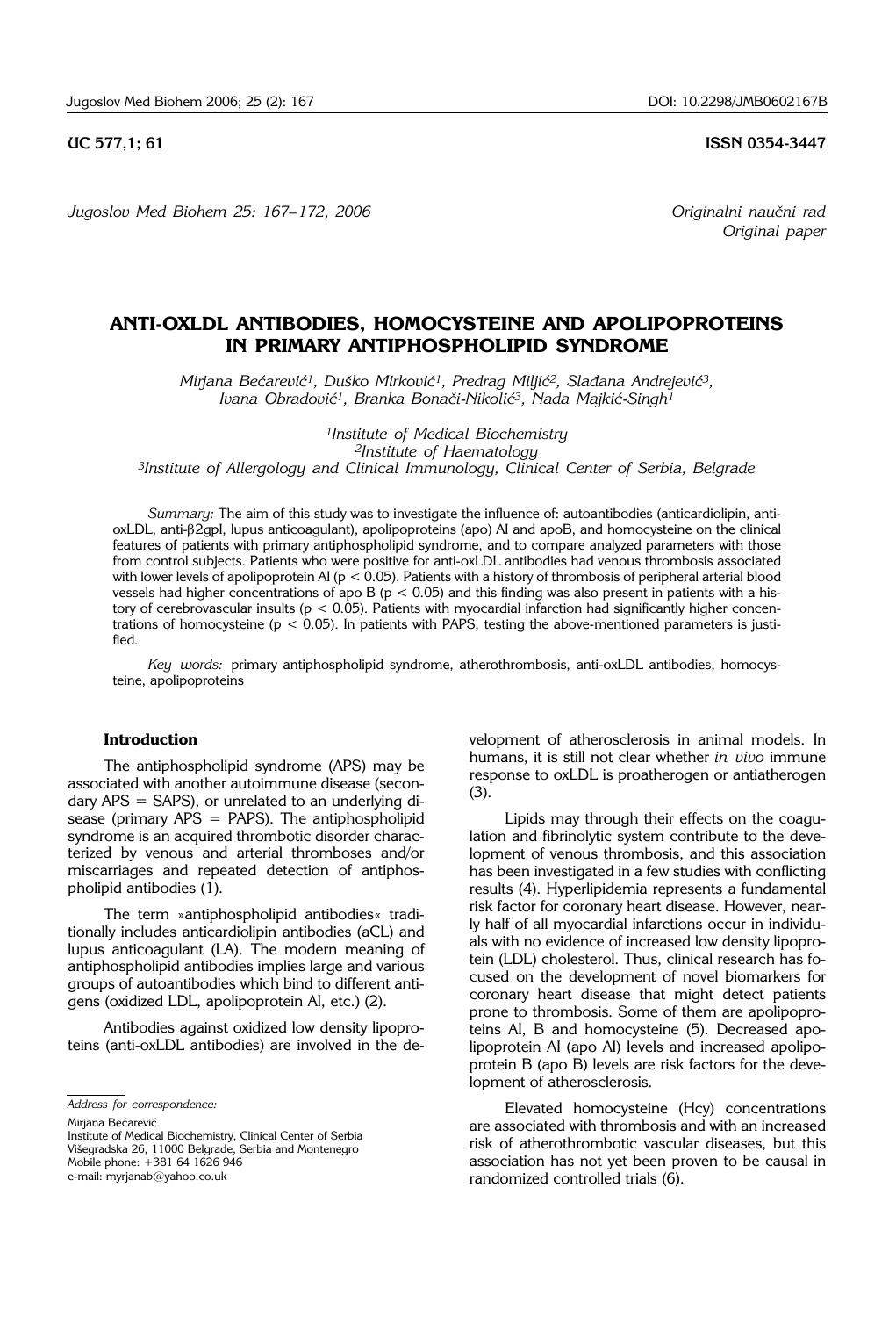Since the thrombotic tendency of antiphospholipid syndrome shares several pathways with atherosclerosis (7), the aim of this study was to investigate the association of anti-oxLDL antibodies, Hcy, apo AI, apo B with clinical and serological features of patients with primary antiphospholipid syndrome. Furthermore, we compared analyzed parameters in patients and in control subjects.

#### **Patients and Methods**

#### *Analyzed subjects*

All investigations in this study were routinely conducted in the laboratories of the Clinical Center of Serbia. This study included 33 consecutive patients (24 women and 9 men) with PAPS, according to Sapporo criteria (8). The mean age of analyzed patients was  $41 \pm 14$ , and ages ranged from 21 to 78 years. Also, the study included 28 blood donors (21 women and 7 men) which were predominantly laboratory personnel (including the authors of this article). Exclusion criteria for control subjects were the presence of acute or chronic diseases and taking medications which could in any way affect the analyzed parameters. The mean age of control subjects was  $37 \pm 12$  and ages ranged from 18 to 72 years.

#### *Methods*

After overnight fasting (12 hours) and after 24 hours without intensive physical activity, patients were resting immediately prior to venepuncture. The use of tourniquet was never longer than three minutes. Blood samples for serum and plasma were collected from the antecubital vein, and then centrifuged for 10 minutes at 3 000 rotations per minute. For the purpose of avoiding falsely positive higher levels of homocysteine, serum was separated from coagulum in 45 minutes.

Homocysteine concentrations were determined by HPLC (high pressure liquid chromatography) method, using commercial reagents from BIORAD, Munich, Germany, and fluorescent detector Hewlett-Packard 1046A.

Antibody levels were estimated by ELISA in patient sera using commercial reagents from Imtec Immunodiagnostika, Berlin, Germany, for the detection of anti-oxLDL antibodies (synchronous detection of the IgG and the IgM isotypes), and for the detection of anti- $\beta$ 2gpI antibodies of the IgG isotype and the IgM isotype. Anticardiolipin antibodies of the IgG isotype and the IgM isotype were estimated by ELISA using commercial kits from Varelisa Pharmacia Diagnostics, Freiburg, Germany.

The presence of lupus anticoagulant was detected according to the recommendations from the Subcommittee on Lupus Anticoagulant/Antiphospholipid Antibody of the Scientific and Standardisation Committee of the International Society of Thrombosis and Haemostasis (9).

Apolipoproteins AI and B were estimated by immunonephelometry using the commercial kits of DADE Behring with the Behring Nephelometer Analyzer II, Behring Diagnostics GmbH, Germany.

#### *Statistical analysis*

Mean and standard deviation (SD) were calculated for all analyzed parameters (except for lupus anticoagulant). Comparison between analyzed patients and control subjects was done with Student's t-test or, when appropriate, Mann-Whitney test. Categorical variables were compared by  $\chi^2$  test. In all above-mentioned tests, p < 0.05 was considered statistically significant. Statistical analysis was done using the SPSS 10 program (SPSS Inc, Chicago, IL, USA).

#### **Results**

#### *Clinical features of analyzed patients*

Arterial thrombosis was present in 45.45% (15/33) of patients, and venous thrombosis in 39.39% (13/33) of investigated patients. The most frequent clinical findings were cerebrovascular insults, present in 48.48% (16/33) of patients. Twenty five percent (6/24) of women had recurrent miscarriages, while 21.21% (7/33) of patients had pulmonary embolism. Myocardial infarctions and thromboses of small blood vessels were equally present in 18.18% (6/33) of investigated patients.

## *Serological features of investigated subjects*

*Table I* shows mean values and standard deviations of analyzed parameters in the investigated subjects.

Lupus anticoagulant was present in 89.3% (25/28) of patients, while anti-oxLDL antibodies were present in 75.8% (25/33) of investigated patients. Anticardiolipin antibodies of the IgG isotype were present in 57.6% (19/33) of patients, while IgM isotype was present in  $60.6\%$  (20/33) of analyzed patients. Anti- $\beta$ 2gpl antibodies of the IgG isotype were present in 51.5% (17/33) of patients, while IgM isotype was present in 33.3% (11/33) of analyzed patients.

### *Association of investigated parameters with clinical and serological features of analyzed patients*

Lower apolipoprotein AI levels and positive finding of anti-oxLDL antibodies were present in patients with a history of venous thrombosis ( $\chi^2 = 3.86$ , p < 0.05), which is shown in *Figure 1.*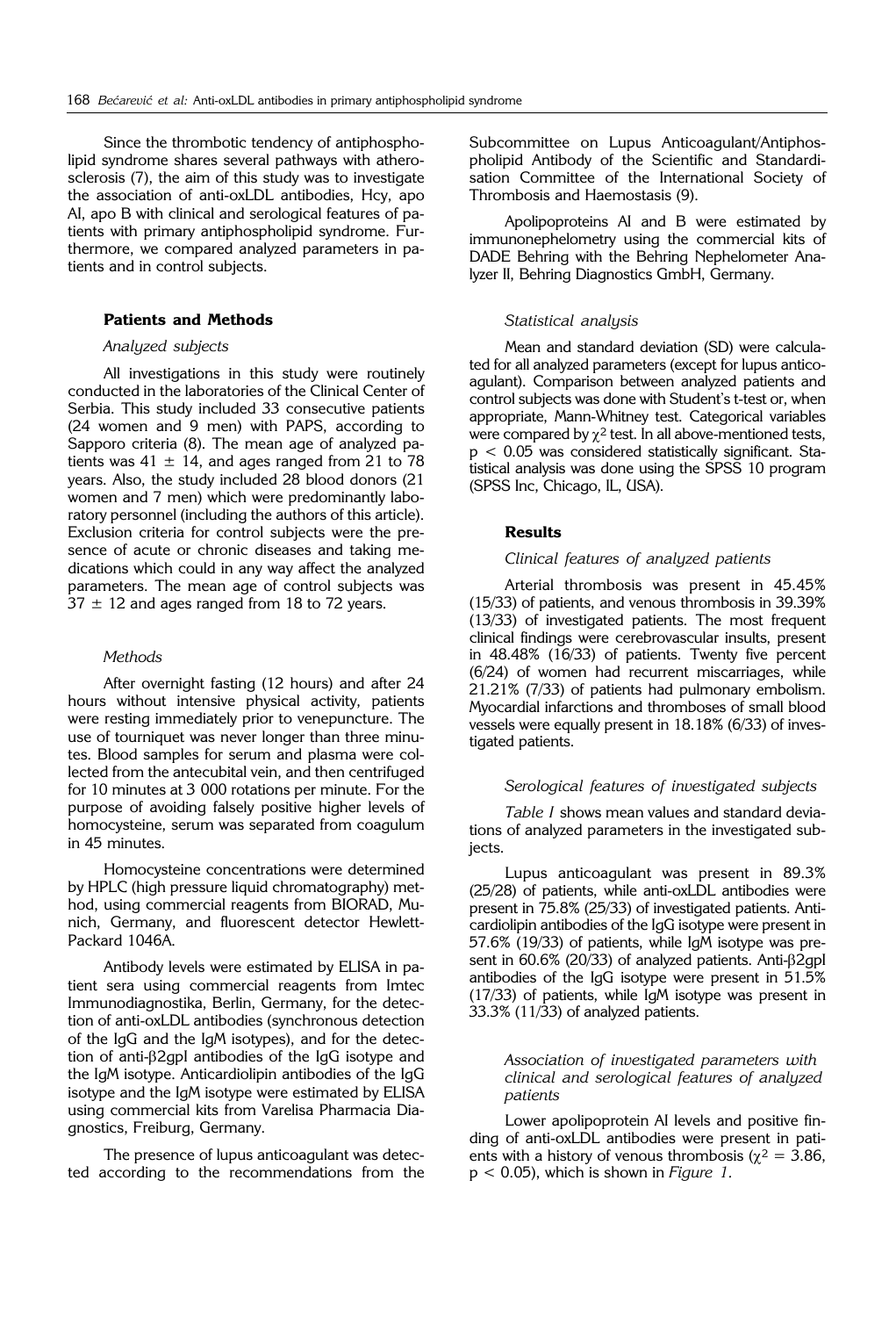| Table I Mean values and standard deviations (SD) for investigated parameters in analyzed subjects |  |  |  |  |
|---------------------------------------------------------------------------------------------------|--|--|--|--|
|                                                                                                   |  |  |  |  |

| Investigated parameters                                                                                                      | Patients (mean $\pm$ SD) | Control subjects (mean $\pm$ SD) |  |  |  |  |
|------------------------------------------------------------------------------------------------------------------------------|--------------------------|----------------------------------|--|--|--|--|
| ApoAl $(g/L)$                                                                                                                | $1.51 \pm 0.21$          | $1.46 \pm 0.32$                  |  |  |  |  |
| ApoB $(q/L)$                                                                                                                 | $0.94 \pm 0.28$          | $0.83 \pm 0.22$                  |  |  |  |  |
| Homocysteine (umol/L)                                                                                                        | $10.86 \pm 3.69$         | $9.39 \pm 2.01$                  |  |  |  |  |
| Anti-oxLDL (U/mL)                                                                                                            | $57.34 \pm 44.15***$     | $19.63 \pm 5.69$                 |  |  |  |  |
| aCL IgG (GPLU)                                                                                                               | $40.23 \pm 36.14***$     | $3.12 \pm 1.90$                  |  |  |  |  |
| aCL IgM (MPLU)                                                                                                               | $41.99 \pm 43.39***$     | $2.55 \pm 1.52$                  |  |  |  |  |
| Anti- $\beta$ 2gpl IgG (U/mL)                                                                                                | $32.57 \pm 37.70***$     | $3.13 \pm 1.82$                  |  |  |  |  |
| Anti-β2gpI IgM ( $U/mL$ )                                                                                                    | $20.63 \pm 35.41***$     | $1.97 \pm 1.19$                  |  |  |  |  |
| GPLU (cardiolipin binding activity of $1 \mu q/mL$ an affinity-purified $\overline{q}$ anticardiolipin antibody preparation) |                          |                                  |  |  |  |  |

MPLU (cardiolipin binding activity of 1  $\mu$ g/mL an affinity-purified IgM anticardiolipin antibody preparation)  $*(p < 0.05), **(p < 0.01), **(p < 0.001)$ 



Figure 1 The presence of decreased apo AI values and positive finding of anti-oxLDL antibodies in patients with history of venous thrombosis (vt) ( $\chi^2 = 3.86$ , p < 0.05).

Elevated homocysteine levels and positive findings of anti-oxLDL antibodies were present in patients with pulmonary emboli ( $\chi^2 = 12.35$ , p < 0.01).

In patients older than 40 years, elevated homocysteine levels were associated with a history of venous thrombosis ( $\chi^2 = 4.61$ , p < 0.05). Homocysteine concentrations were increased in patients with a history of myocardial infarction, in comparison to patients with no history of myocardial infarction (ttest, p < 0.05), which is shown in *Figure 2*.

Elevated apo B levels were present in patients with a history of thrombosis of peripheral arterial



Figure 2 The association between increased homocysteine concentrations and a history of myocardial infarction in analyzed patients (t-test,  $p < 0.05$ ).

blood vessels in, comparison to patients without the above-mentioned clinical finding (t-test,  $p < 0.05$ ).

Elevated apo B concentrations were present in patients with a history of cerebrovascular insults, in comparison to patients without this clinical finding (ttest,  $p < 0.05$ ).

In patients with positive findings of anti-oxLDL antibodies, the presence of thrombosis of small blood vessels was associated with the presence of anti- $\beta$ 2gpI antibodies of the IgM isotype ( $\chi^2 = 5.25$ , p < 0.05). Concentrations of anticardiolipin antibodies of the IgM isotype were associated with a history of recurrent miscarriages ( $p < 0.05$ ).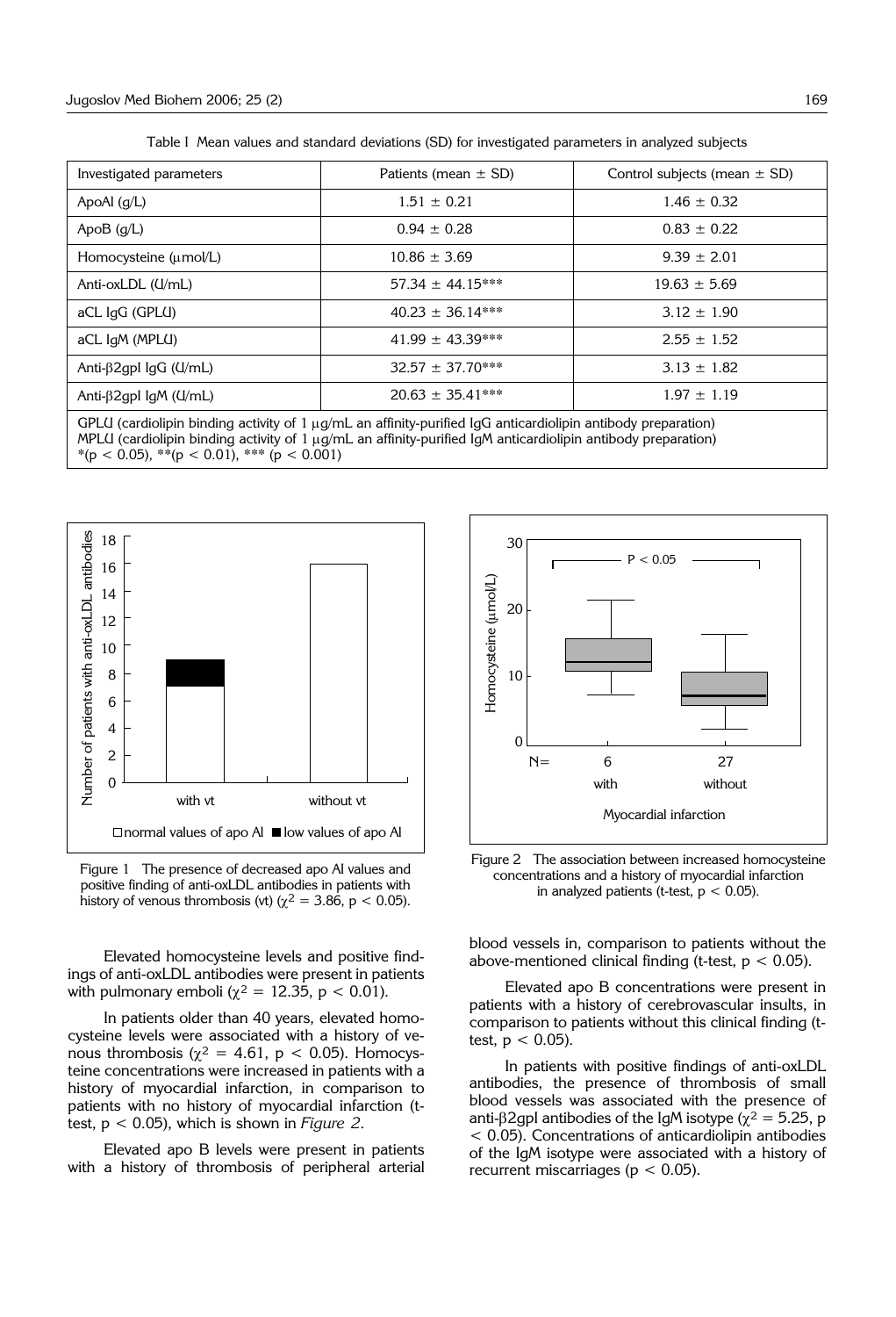The presence of lupus anticoagulant was associated with a history of arterial thrombosis ( $\gamma^2 = 4.48$ ,  $p < 0.05$ ) and with cerebrovascular insults ( $\chi^2 =$ 3.87, p < 0.05). Positive findings of lupus anticoagulant and anticardiolipin antibodies of the IgM isotype were associated with arterial thrombosis ( $\chi^2 = 4.17$ ,  $p < 0.05$ ).

#### **Discussion**

Patients with antiphospholipid syndrome have increased risk for atherosclerosis and cardiovascular complications (10). The way in which antiphospholipid antibodies participate in the pathogenesis of endocardiac lesion is not clear yet (1). Some studies indicated that antibodies against cardiolipin and oxLDL are in positive correlation with the rate of progression of atherosclerotic plaques in patients with atherosclerosis of the carotid artery, that abovementioned antibodies are independent risk factors for subsequent myocardial infarction (11) and that antioxLDL antibodies could be the marker for arterial thrombosis in the antiphospholipid syndrome (12). Stauffenberger et al. (13) used an enzyme immunoassay for the measurement of homocysteine, and they found significant correlation between homocysteine levels and the rate of stenosis of coronary arteries in women. In our study, homocysteine concentrations were determined by HPLC method, and we found that myocardial infarctions were associated with hyperhomocysteinemia, but no association between the presence of anti-oxLDL antibodies and the history of myocardial infarctions was shown.

Around one third of venous thromboses are complicated by pulmonary embolism (1). Avivi et al. (14) concluded that hyperhomocysteinemia was associated with thromboembolic complications in patients with PAPS. We found that hyperhomocysteinemia was associated with the presence of venous thrombosis in patients older than 40 years. Also, hyperhomocysteinemia was associated with a history of pulmonary embolism in patients with positive finding of anti-oxLDL antibodies. Interestingly, we found that decreased apo AI levels and positive finding of anti-oxLDL antibodies were present in patients with a history of venous thrombosis.

Fialovà et al. (15) showed that pregnant women with a history of recurrent miscarriages had increased anti-oxLDL antibodies levels. Some studies indicated that hyperhomocysteinemia is a risk factor for recurrent miscarriages and thromboses, but according to Lee et al. (16) abnormal metabolism of homocysteine does not play a significant role in the pathogenesis of APS because no difference regarding concentrations of homocysteine between female patients with APS and control subjects was found. In our study, elevated levels of anticardiolipin antibodies of the IgM isotype were present in patients with recurrent miscarriages, but no association with the presence of antioxLDL antibodies was discovered. Also, we did not find any difference in mean concentrations of homocysteine between female patients and control subjects.

Eighty percent of patients with APS have either recurrent venous thrombosis or recurrent arterial thrombosis, whereas only 20% have both arterial and venous thrombosis. The period between the initial occurrence and the recurrence may last several days or several years (1). Considering the fact that thrombosis is the main complication in atherosclerosis the process known as atherothrombosis whose main clinical manifestations are coronary heart disease (myocardial infarctions and angina), peripheral arterial disease, cerebral ischemia (17) according to our results, in patients with PAPS the testing of anti-oxLDL antibodies, homocysteine, apolipoproteins AI and B (18) is justified.

*Acknowledgement:* The present work was supported by the Ministry of Science and Environmental Protection of Serbia, on the basis of contract Nº 145010.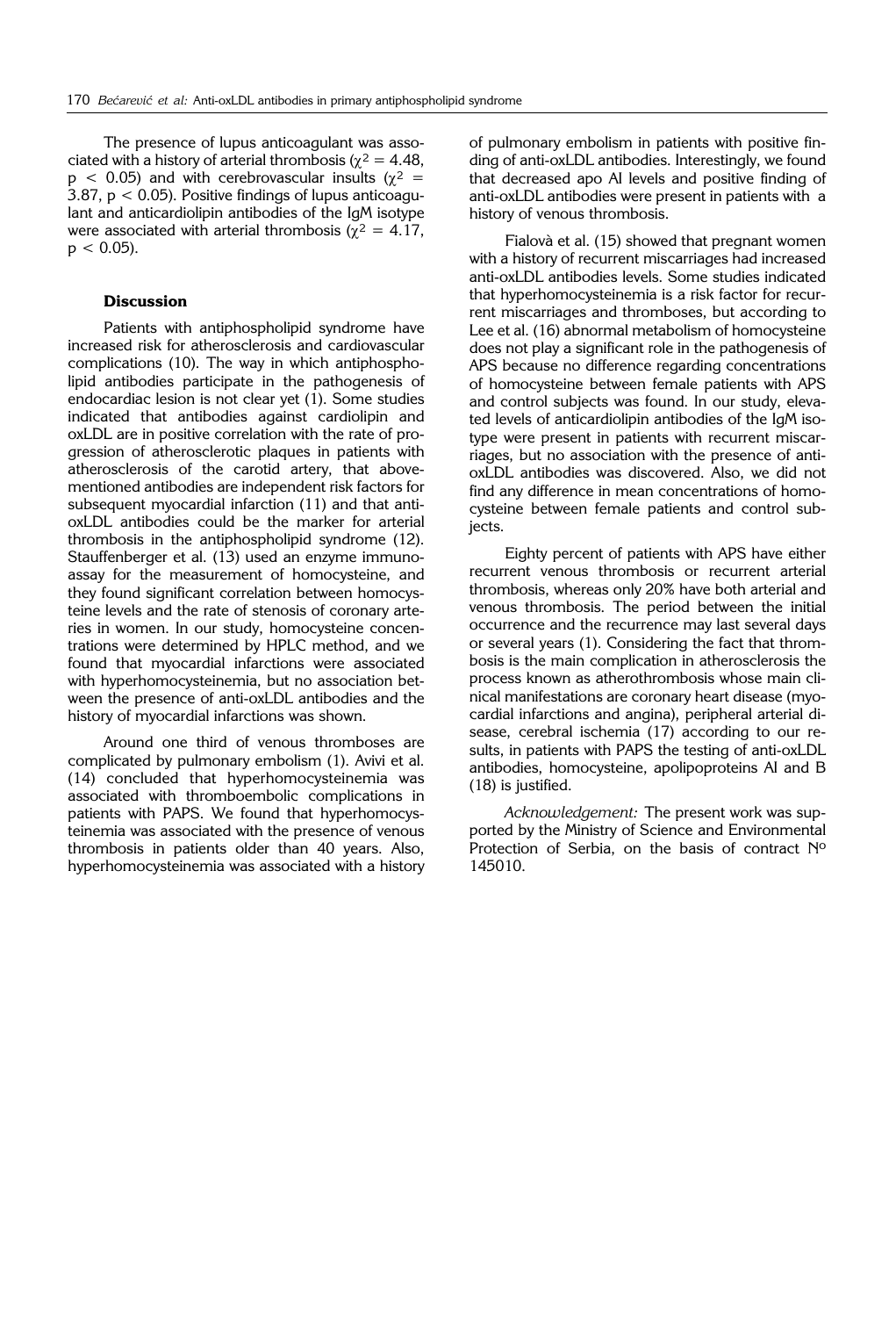## ANTI-OXLDL ANTITELA, HOMOCISTEIN I APOLIPOPROTEINI U PRIMARNOM ANTIFOSFOLIPIDNOM SINDROMU

Mirjana Bećarević<sup>1</sup>, Duško Mirković<sup>1</sup>, Predrag Miljić<sup>2</sup>, Slađana Andrejević<sup>3</sup>, *Ivana Obradovi}1, Branka Bona~i*-*Nikoli}3, Nada Majki}*-*Singh1*

*1Institut za medicinsku biohemiju 2Institut za hematologiju 3Institut za alergologiju i klini~ku imunologiju, Klini~ki centar Srbije, Beograd*

*Kratak sadržaj: Cilj ove studije je bio istraživanje uticaja: autoantitela (antikardiolipinska, anti-oxLDL, anti-* $\beta$ 2qpl, lupus antikoagulans), apolipoproteina (apo) AI i apoB i homocisteina na kliničke odlike pacijenata sa primarnim antifosfolipidnim sindromom, kao i poređenje sa analiziranim parametrima u kontrolnih subjekata. Pacijenti koji su imali pozitivan nalaz anti-oxLDL antitela, imali su venske tromboze povezane sa sniženim nivoom apo AI ( $p < 0.05$ ). Pacijenti sa istorijom tromboza perifernih arterijskih krvnih sudova su imali povišene koncentracije apoB (p < 0,05) i ovaj nalaz je bio prisutan i u pacijenata sa cerebrovaskularnim insultima (p < 0,05). Pacijenti sa infarktima miokarda su imali značajno povišene koncentracije homocisteina (p < 0,05). U pacijenata sa PAPS je opravdano testirati navedene parametre.

*Ključne reči: primarni antifosfolipidni sindrom, aterotromboza, anti-oxLDL antitela, homocistein, apoli*poproteini

#### **References**

- 1. Gromnica-Ihle E, Schösler W. Antiphospholipid syndrome. Int Arch Allergy Immunol 2000; 123: 67–76.
- 2. Mackworth-Young CG. Antiphospholipid syndrome: multiple mechanisms. Clin Exp Immunol 2004; 136: 393opes-Virella M. Lipoprotein autoantibodies: measurement and significance. Clin Diagn Lab Immunol 2003; 10 (4) 499–505.
- 4. Doggen CJM, Smith NL, Lemaitre RN, Heckbert SR, Rosendal FR, Psaty BM. Serum lipid levels and the risk of venous thrombosis. Arterioscler Thromb Vasc Biol 2004; 24 (10): 1970–5.
- 5. Ridker PM. Beyond cholesterol: C-reactive protein and homocysteine as predictors of cardiovascular risk. In: Handbook of lipoprotein testing. Rifai N, Warnick GR, Dominiczak MH (ed). AACC Press 2002; 1–29.
- 6. Hankey GJ, Eikelboom JW, Ho WK, Van Bockxmeer FM. Clinical usefulness of plasma homocysteine in vascular disease. MJA 2004; 181: 314–8.
- 7. Ames PRJ. Medical Perspective. Antiphospholipid antibodies, thrombosis and atherosclerosis in systemic lupus erythematosus. A unifying »membrane stress syndrome« hypothesis. Lupus 1994; 3: 371–7.
- 8. Wilson WA, Gharavi AE, Koike T, et al. International statement on preliminary classification criteria for definite antiphospholipid syndrome. Report of an International Workshop. Arthritis Rheum 1999; 42 (7): 1309 –11.
- 9. Brandt JT, Triplett DA, Alving B, Scharrer J. Criteria for the Diagnosis of Lupus Anticoagulans: An Update on behalf of the Subcommittee on Lupus Anticoagulant/ Antiphospholipid Antibody of the Scientific and Standar-

disation Committee of the International Society of Thrombosis and Haemostasis. Thrombosis Haemostasis 1995; 74 (4): 1185–90.

- 10. Nicolo D, Monestier M. Antiphospholipid antibodies and atherosclerosis. Clin Immunol 2004; 112: 183–9.
- 11. Lefvert AK. Heterogenity of autoantibodies against cardiolipin and oxidatively modified low density lipoproteins revealed by human monoclonal antibodies. J Intern Med 2000; 247: 385– 90.
- 12. Bećarević M, Andrejević S, Bonači-Nikolić B, Obradović I, Miljić P, Majkić-Singh N. Anti-oxLDL antibodies – marker for arterial thrombosis in antiphospholipid syndrome? Clin Lab 2005; 51 (5+6): 279–83.
- 13. Stauffenberger MT, Lange RA, Hillis LD, Cigarroa J, Hsu RM, Devaraj S, Jialal I. Hyperhomocysteinemia measured by immunoassay: a valid measure of coronary artery atherosclerosis. Arch Pathol Lab Med 2004; 128: 1236–6.
- 14. Avivi J, Lanir N, Hoffman R, Brener B. Hyperhomocysteinemia is common in patients with antiphospholipid syndrome and contributes to the expression of major thrombotic events. Blood Coagul Fibrinolysis 2002; 13 (2): 169–72.
- 15. Fialová L, Mikuliková L, Malbohan J, Benešová O, Štipek S, Zima T, Zwinger A. Antibodies against oxidized low density lipoproteins in pregnant women. Physiol Res 2002; 51: 355–61.
- 16. Lee RM, Brown MA, Ward K, Nelson L, Branch DW, Silver RM. Homocysteine levels in women with antiphospholipid syndrome and normal fertile controls. J Reprod Immunol 2004; 63 (1): 23–30.